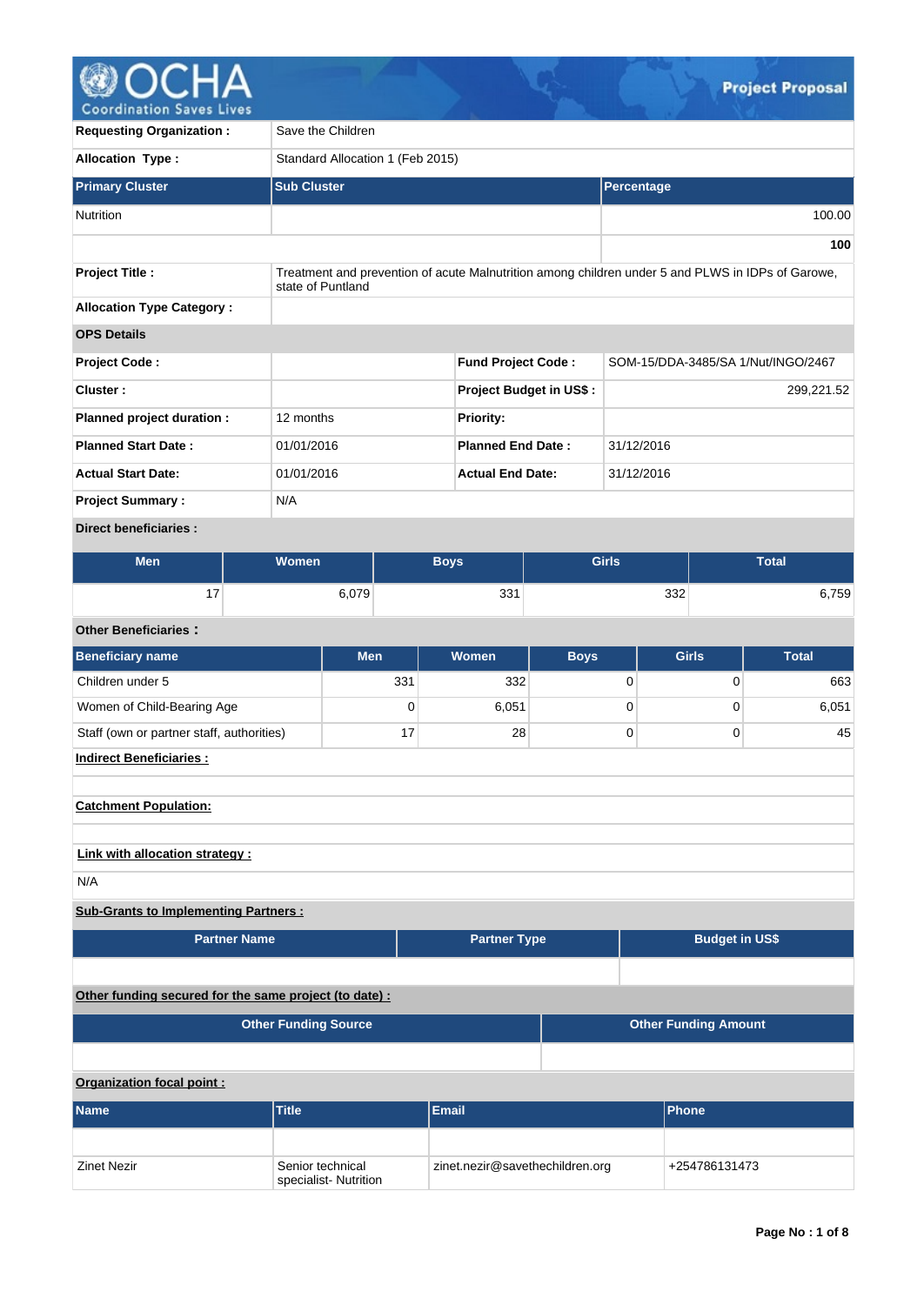#### **BACKGROUND**

## **1. Humanitarian context analysis**

Food security and nutrition situation in Somalia continues to be extremely fragile. According to FSNAU's Post-Gu 2015 report, projections through to the end of 2015 are: 1,014,000 people across Somalia will be in Crisis and Emergency (936,000 in IPC 3 and 78,000 in IPC 4) In addition, approximately 3.9 million additional people in acute food security (IPC Phase 2). The estimated total number of food insecure people is 4.9 million, which represents 40% of the country's total population. This figure represents a 19% increase over the estimate for February to June 2015. Displaced populations across Somalia remain the most vulnerable and account for 57% of the population in IPC 3 and 4. The increase in the number of people in Crisis and Emergency (IPC Phases 3 and 4) is attributed to below average cereal harvests in crop dependent areas; poor rainfall in some northern pastoral and agropastoral areas; trade disruption in some southern urban areas due to insurgent activities; new and continued population displacement. Widespread acute malnutrition continues to persist across Somalia. An estimated 307,800 children under the age of five are acutely malnourished, of which 55,800 (18%) of them severely. The number of acutely and severely malnourished children is likely to increase to 343,400 and 63,400, respectively, through the end of the year. The median Global Acute Malnutrition (GAM) rate is 13.6 percent and a median Severe Acute Malnutrition (SAM) rate of 2.3 percent of children under the age of five in Somalia.

#### **2. Needs assessment**

Five IDP settlements have Critical levels of GAM (≥15 %), thereby exceeding the emergency threshold: Dhobley (Lower Juba), Baidoa (Bay), Dollow (Gedo), Garowe (Nugaal) and Galkayo (Mudug). Furthermore, acute malnutrition levels in these two IDP settlements (Dollow, Garowe and Galkayo) are sustained at Critical levels over the past two years. IYCF indicators in Somalia are some of the worst in the world, with most infants introduced drinks before six months. The situation is further aggravated by the under performance and the week referral center for malnourished children with medical complication in Garowe. The only stabilization center is located in Garowe Hospital but does not function as per the IMAM guidelines for many reasons including the limited infrastructure and space available for stabilization center. Due to no other options available, the SC is currently integrated into the exiting pediatric ward to utilize any space available. This poses a great risk to severely malnourished children as the risk of cross infection and spread of infectious disease like pneumonia, TB, meningitis, are very high. WHO studies show that SAM patients have 5-20 times higher risk of death from common childhood illness compared to wellnourished children. The overcrowding of the ward has led to beneficiary dissatisfaction, resulting in increased defaulter rate (20%) which exceeds SPHERE standards. See justification document and letter of support from the MoH attached.

#### **3. Description Of Beneficiaries**

N/A

### **4. Grant Request Justification**

N/A

#### **5. Complementarity**

Save the Children has been implementing community based management of acute malnutrition in Puntland since 2010, targeting IDPs and neighboring host communities in Bossaso and Garowe camps. SCI has a well-established presence in PL with good community networks and acceptance as demonstrated by the several coverage surveys conducted by SCI; in 2014 the coverage in Garowe was 89% (SCI SQUEAC 2014), an improvement from 76.6% in 2012.

#### **LOGICAL FRAMEWORK**

#### **Overall project objective**

Contribute toward the reduction of morbidity and mortality related to acute malnutrition among children under-five in Garowe IDPs and surrounding host community through management of acute malnutrition and capacity building of MOH and local community.

| <b>Nutrition</b>          |                                          |                                 |  |  |  |  |  |  |  |
|---------------------------|------------------------------------------|---------------------------------|--|--|--|--|--|--|--|
| <b>Cluster objectives</b> | Strategic Response Plan (SRP) objectives | <b>Percentage of activities</b> |  |  |  |  |  |  |  |
| N/A                       | N/A                                      | 100                             |  |  |  |  |  |  |  |

#### **Contribution to Cluster/Sector Objectives :**

#### **Outcome 1**

Provision of effective treatment of acute malnutrition for under fives at OTP and at Stabilization Centre

#### **Output 1**

-

**Description**

#### **Assumptions & Risks**

#### **Activities**

**Activity 1.1.1** 

**Standard Activity : Community screening for malnutrition and referral**

Eighteen staff/community health workers/outreach workers (3 men and 15 women) trained on identification, referral and follow up of beneficiaries.

### **Activity 1.1.2**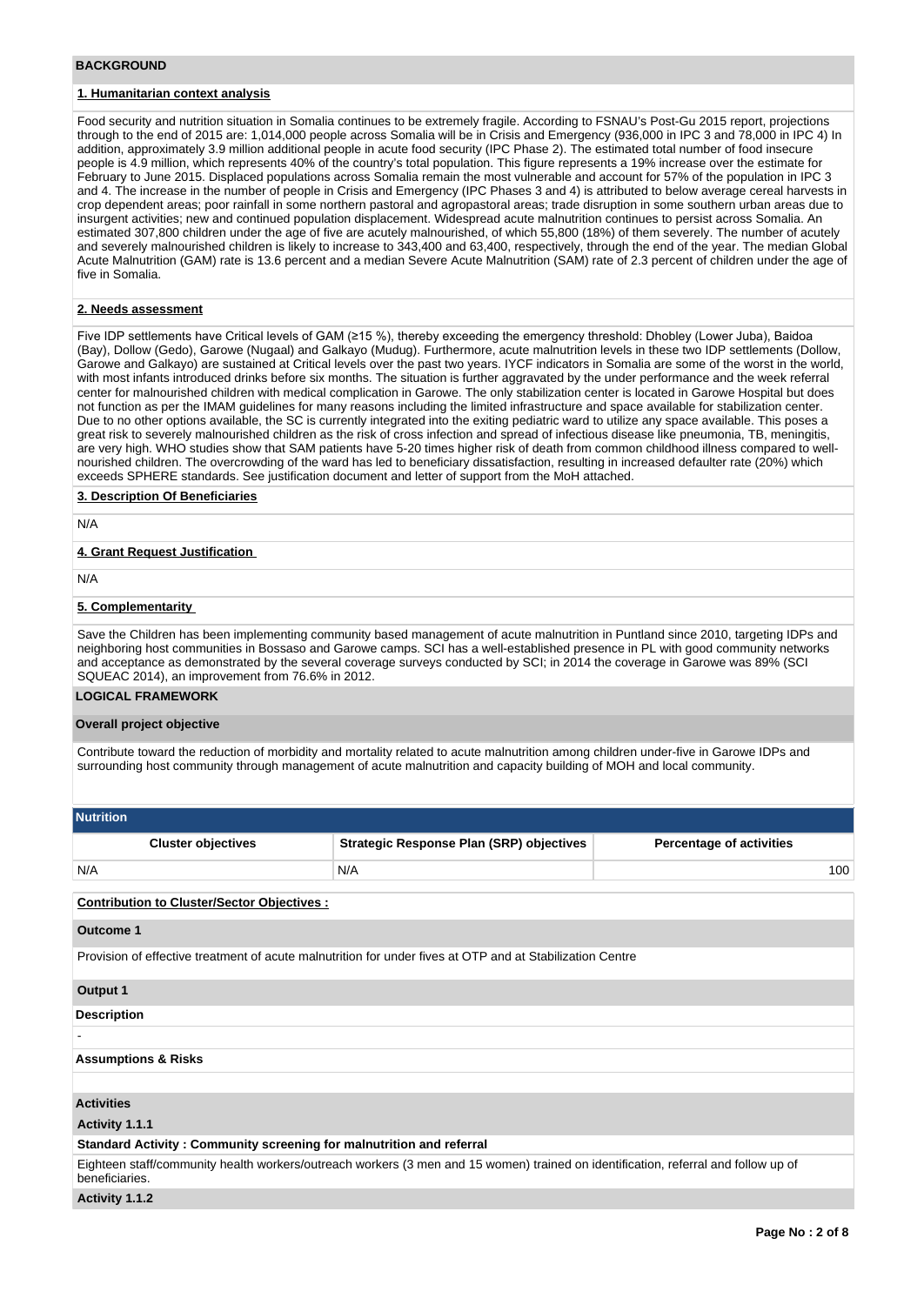## **Standard Activity : Treatment of severe acute malnutrition in children 0-59months**

Identify, admit and manage under fives - boys (307) and girls (307) - with Severe Acute Malnutrition and no medical complication at OTP **Activity 1.1.3** 

#### **Standard Activity : Nutrition health and Hygiene promotion**

Conduct daily Health and hygiene promotion sessions at OTP and SC

## **Activity 1.1.4**

### **Standard Activity : Treatment of severe acute malnutrition in children 0-59months**

identify, admit and manage under fives - boys (24) and Girls (24) - with Severe acute malnutrition with medical complication at Stabilisation **Centre** 

#### **Indicators**

|                               |                                                                        |                                                                                                                                 |            | <b>End cycle beneficiaries</b> | End<br>cycle      |               |
|-------------------------------|------------------------------------------------------------------------|---------------------------------------------------------------------------------------------------------------------------------|------------|--------------------------------|-------------------|---------------|
| Code                          | <b>Cluster</b>                                                         | <b>Indicator</b>                                                                                                                | <b>Men</b> | <b>Women</b>                   | <b>Boys</b> Girls | <b>Target</b> |
| Indicator 1.1                 | <b>Nutrition</b>                                                       | Number of male and female Staff/Community<br>Health Workers/outreach workers trained on the<br>management of acute malnutrition |            |                                |                   | 18            |
| <b>Means of Verification:</b> |                                                                        |                                                                                                                                 |            |                                |                   |               |
| Indicator 1.1.4               | Nutrition                                                              | Number of under five boys and girls admitted to<br>the stabilization centre                                                     |            |                                |                   | 48            |
| <b>Means of Verification:</b> |                                                                        |                                                                                                                                 |            |                                |                   |               |
| Indicator 1.2                 | <b>Nutrition</b>                                                       | Number of under five boys and girls admitted in<br>the outpatient Therapeutic feeding programme                                 |            |                                |                   | 614           |
| <b>Means of Verification:</b> |                                                                        |                                                                                                                                 |            |                                |                   |               |
| Indicator 1.3                 | <b>Nutrition</b>                                                       | Number of nutrition, health and hygiene promotion<br>session conducted                                                          |            |                                |                   | 336           |
| <b>Means of Verification:</b> |                                                                        |                                                                                                                                 |            |                                |                   |               |
| <b>Outcome 2</b>              |                                                                        |                                                                                                                                 |            |                                |                   |               |
|                               | Improved Infant and Young Child Feeding (IYCF) practices by caregivers |                                                                                                                                 |            |                                |                   |               |
| <b>Output 2</b>               |                                                                        |                                                                                                                                 |            |                                |                   |               |
| <b>Description</b>            |                                                                        |                                                                                                                                 |            |                                |                   |               |
|                               |                                                                        |                                                                                                                                 |            |                                |                   |               |

# **Assumptions & Risks**

### **Activities**

## **Activity 2.2.1**

**Standard Activity : Capacity building**

Train OTP and SC staff and community workers (13 men and 32 women) on optimal IYCF practices

**Activity 2.2.2** 

### **Standard Activity : Infant and young child feeding counselling**

Provide one-to-one counseling services to care takers (663 women) with children admitted at nutrition centers

## **Activity 2.2.3**

#### **Standard Activity : Infant and young child feeding promotion**

Organise IYCF promotion sessions at nutrition centers and at community level through the use of community workers, reaching 6051 people (600 men and 5451 women)

**Indicators**

|                               |                  |                                                                                                                            | <b>End cycle beneficiaries</b> |              |  |                   | End<br>cycle  |  |
|-------------------------------|------------------|----------------------------------------------------------------------------------------------------------------------------|--------------------------------|--------------|--|-------------------|---------------|--|
| Code                          | <b>Cluster</b>   | <b>Indicator</b>                                                                                                           | <b>Men</b>                     | <b>Women</b> |  | <b>Boys</b> Girls | <b>Target</b> |  |
| Indicator 2.1                 | <b>Nutrition</b> | Number of male and female Staff/Community<br>Health Workers/outreach workers trained on<br>Infant and Young Child Feeding. |                                |              |  |                   | 45            |  |
| <b>Means of Verification:</b> |                  |                                                                                                                            |                                |              |  |                   |               |  |
| Indicator 2.2                 | <b>Nutrition</b> | Number of mothers received counselling                                                                                     |                                |              |  |                   | 663           |  |
| <b>Means of Verification:</b> |                  |                                                                                                                            |                                |              |  |                   |               |  |
| Indicator 2.3                 | <b>Nutrition</b> | Number of men and women reached with IYCF,<br>health and hygiene messages                                                  |                                |              |  |                   | 6,051         |  |
| <b>Means of Verification:</b> |                  |                                                                                                                            |                                |              |  |                   |               |  |
| Outcome 3                     |                  |                                                                                                                            |                                |              |  |                   |               |  |
|                               |                  | Strengthen the capacity of MOH and the community to deliver quality nutrition services.                                    |                                |              |  |                   |               |  |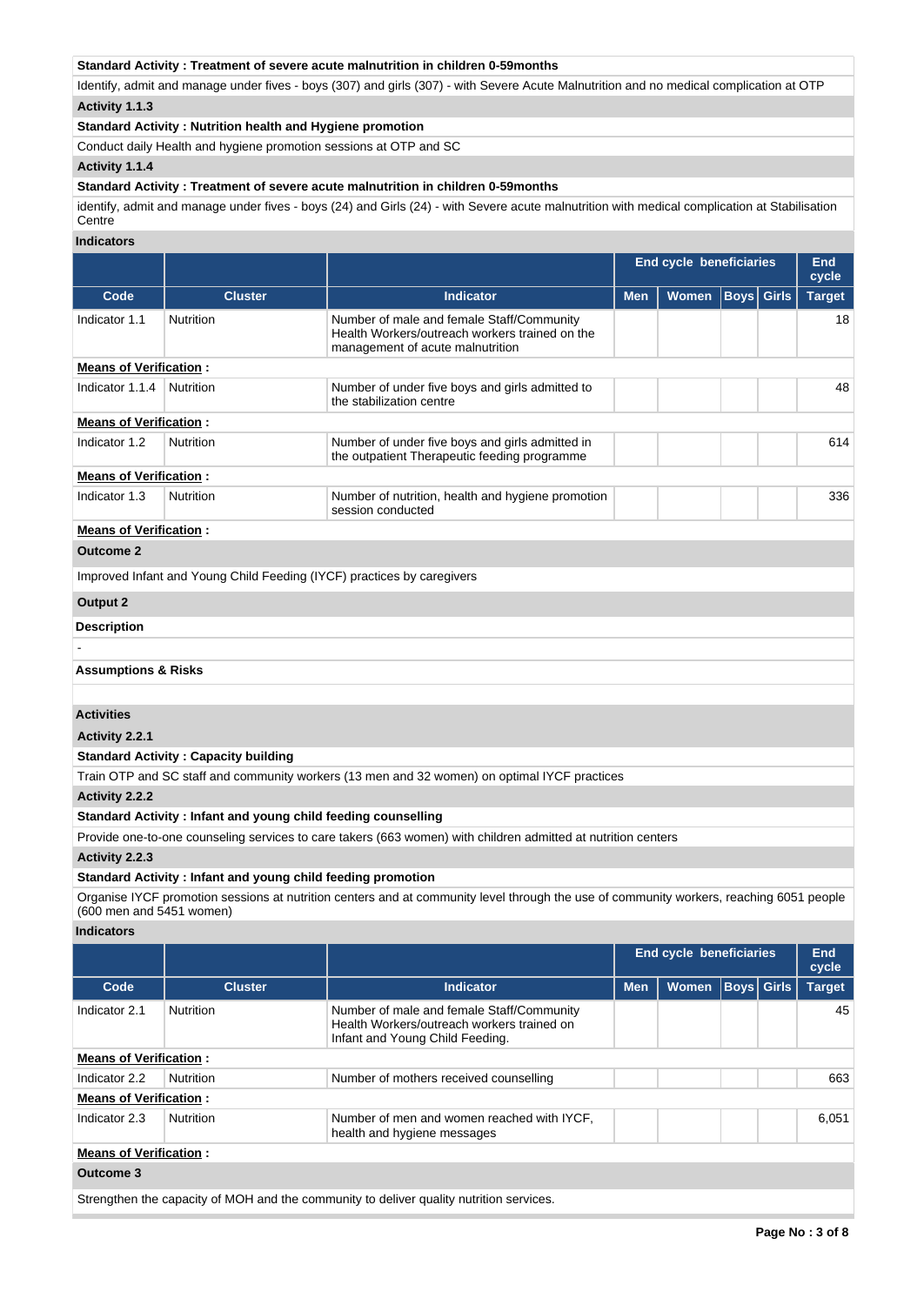### **Output 3**

-

**Description**

#### **Assumptions & Risks**

## **Activities**

#### **Activity 3.3.1**

#### **Standard Activity : Capacity building**

Training needs identified and relevant training sessions conducted for MOH staff supporting the SC, as well as the community nutrition volunteers (13 men and 32 women) - The staff last received specific SC training in 2012 and so refresher training and on the job mentoring and support to ensure SC guidelines and standard protocols are adhered to.

## **Activity 3.3.2**

#### **Standard Activity : Capacity building**

Construct specific room for stabilisation centre for treatment of SAM case with medical complications (and equip with the necessary supplies) in order to reduce overcrowding of patients, improve conditions, and reduce likelihood of SAM patient contracting diseases.

## **Indicators**

|                               |                  |                                                                                                                                 |            | End cycle beneficiaries |  |                   | End<br>cycle  |  |  |
|-------------------------------|------------------|---------------------------------------------------------------------------------------------------------------------------------|------------|-------------------------|--|-------------------|---------------|--|--|
| Code                          | <b>Cluster</b>   | Indicator                                                                                                                       | <b>Men</b> | <b>Women</b>            |  | <b>Boys Girls</b> | <b>Target</b> |  |  |
| Indicator 3.1                 | <b>Nutrition</b> | Number of male and female Staff/Community<br>Health Workers/outreach workers trained on the<br>management of acute malnutrition |            |                         |  |                   | 45            |  |  |
| <b>Means of Verification:</b> |                  |                                                                                                                                 |            |                         |  |                   |               |  |  |
| Indicator 3.2                 | Nutrition        | Well equipped functioning SC room                                                                                               |            |                         |  |                   |               |  |  |
| <b>Means of Verification:</b> |                  |                                                                                                                                 |            |                         |  |                   |               |  |  |
| <b>Additional Targets:</b>    |                  |                                                                                                                                 |            |                         |  |                   |               |  |  |

#### **M & R**

#### **Monitoring & Reporting plan**

A monitoring and evaluation plan will be developed for the project. This will include a detailed indicator performance tracking table that will be used to track progress towards performance targets. SCI data collection tools for the existing health program will be used to collect and analyze project data. At project level, there will be a monthly review and analysis of data from program implementation and the results will be used to make any required implementation adjustments. Monthly review meetings will also include discussions key challenges and actions on how to address the challenges. The last project review meeting will include an analysis of the overall project performance and of lessons learnt. SCI MEAL will conduct independent monitoring of program quality following standards that are agreed upon by the technical and the MEAL team. Outcomes of these monitoring visits will be discussed with the project team to address quality shortcomings.

## **Workplan**

| Year | 1              | $\overline{2}$ | 3                       |                                                                              | 5                                                                             |              |            | 8                          | 9                   | 10                      |                                    |                         |
|------|----------------|----------------|-------------------------|------------------------------------------------------------------------------|-------------------------------------------------------------------------------|--------------|------------|----------------------------|---------------------|-------------------------|------------------------------------|-------------------------|
| 2016 |                |                |                         |                                                                              |                                                                               |              |            |                            |                     |                         |                                    |                         |
| 2016 | X.             |                |                         |                                                                              | <b>X</b>                                                                      |              |            |                            |                     |                         |                                    |                         |
| 2016 | X.             |                |                         |                                                                              | <b>X</b>                                                                      |              |            |                            | <b>X</b>            |                         |                                    | $\mathsf{X}$            |
| 2016 | X.             | <b>X</b>       |                         |                                                                              | IX.                                                                           | ΙX.          |            |                            | <b>X</b>            |                         | IX.                                | $\mathsf{I}\mathsf{X}$  |
| 2016 | X.             |                |                         |                                                                              |                                                                               |              |            |                            |                     |                         |                                    |                         |
| 2016 | X.             | X.             | <b>X</b>                | ΙX.                                                                          | $\mathsf{x}$                                                                  | $\mathsf{x}$ | ΙX         |                            | <b>X</b>            | <b>X</b>                | <b>X</b>                           | $\mathsf{I} \mathsf{X}$ |
| 2016 | X.             | X.             | <b>X</b>                | X.                                                                           | $\mathsf{x}$                                                                  | $\times$     | X          | ΙX.                        | <b>X</b>            |                         | $\times$                           | ΙX.                     |
| 2016 | $\mathsf{X}^-$ | IX.            |                         |                                                                              | $\mathsf{x}$                                                                  | $\mathsf{x}$ |            |                            |                     |                         |                                    |                         |
| 2016 | X.             | $\mathsf{X}$   | $\overline{\mathsf{x}}$ |                                                                              |                                                                               |              |            |                            |                     |                         |                                    |                         |
|      |                |                | lx.<br>ΙX.<br>IX.       | $\mathsf{X}$<br>$\mathsf{X}$<br>$\mathsf{X}$<br>$\mathsf{X}$<br>$\mathsf{X}$ | $X$ $X$ $X$ $X$<br>IX.<br>$\mathsf{X}$<br>$\mathsf{X}$<br>$\mathsf{X}$<br>ΙX. |              | ΙX.<br>ΙX. | Ιx.<br>Ιx.<br>$\mathsf{X}$ | $\mathsf{X}$<br>IX. | $X$ $X$<br>$\mathsf{X}$ | ΙX.<br>IX.<br><b>X</b><br><b>X</b> | $X$ $X$<br>$\mathsf{X}$ |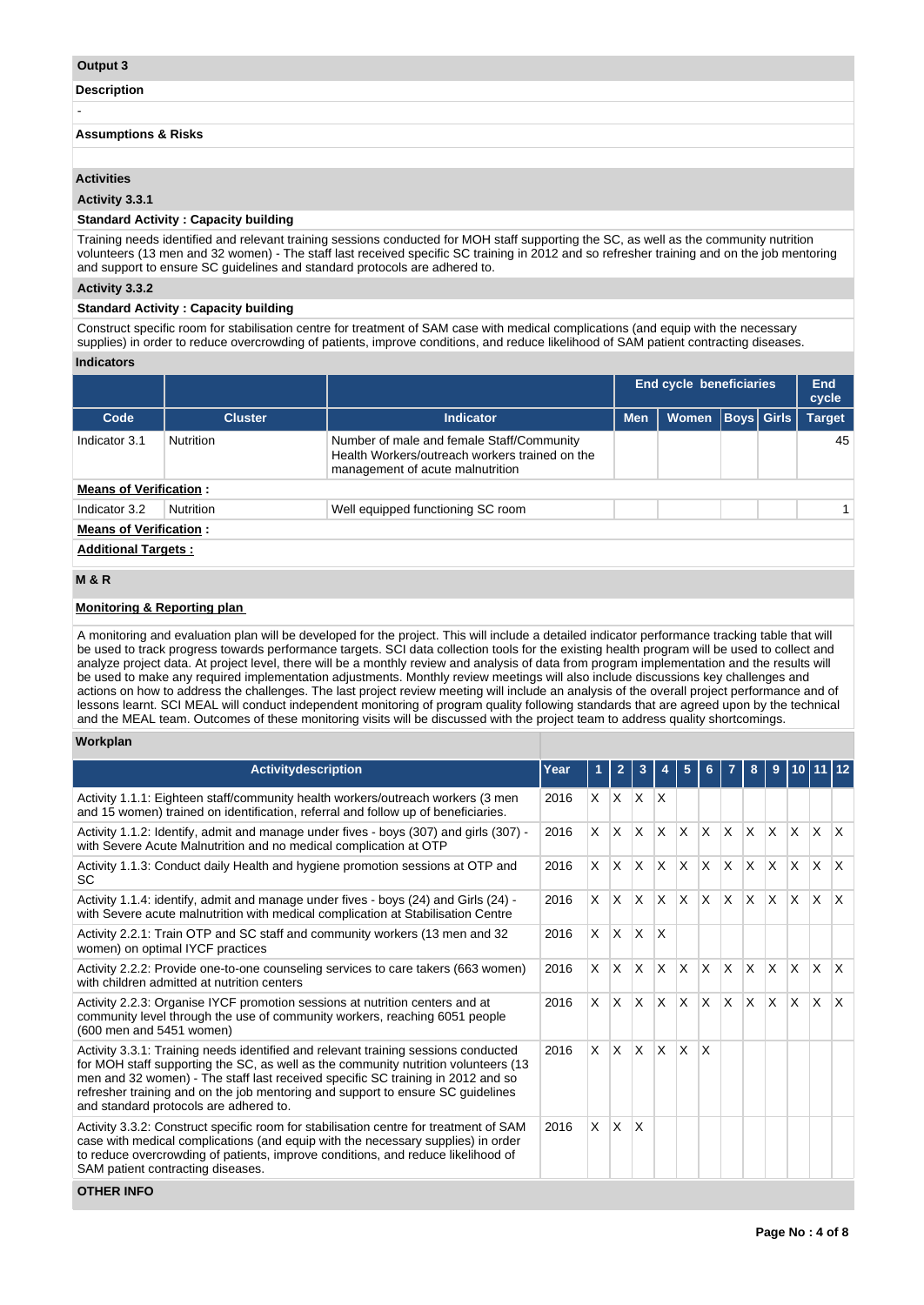## **Accountability to Affected Populations**

N/A

## **Implementation Plan**

SCI will support the MOH to provide lifesaving services through outpatient and inpatient therapeutic feeding programme. The OTP and SC program will use the existing MOH nutrition team to undertake the IMAM intervention. The Outpatient Therapeutic feeding programme will be provided from seven OTP centers. The OTP team will be composed of a supervisor, nurses, measurers, register, Health/Nutrition educator and IYCF counselor. The team will be supported by community nutrition volunteers. SCI will also ensure the target communities (women, girls, boys and men) are effectively mobilized and sensitized and ensure community engagement in the programme. Screening will take place regularly at the sites and in the communities. Under five Boys and Girls identified with SAM/MAM cases will be referred to OTP/SC/TSFP services. OTP and SC treatment will be provided according to national and international guidelines using routine medicine and ready to use therapeutic food - Plumpy nut at OTP and F75 and F100 in SC. Upon discharge from OTP, beneficiaries will be admitted to TSFP for follow up, and discharges from SC will be assisted in OTP. Infant and Young Child Feeding (IYCF) support will also be provided to pregnant and lactating women, women of childbearing age and those who influence IYCF Practices. The IYCF counselors, health and nutrition educator and Community Health Workers as well as the OTP nurses will be involved in the promotion and counseling activities at the different levels

### **Coordination with other Organizations in project area**

|                  | Name of the organization                                                                                                                                                                                                                                                                                                                                                                                                                                              |                                                                                                                                                                                                                                                                                                                                                                                                                    |                  |                       | Areas/activities of collaboration and rationale |                           |                                                                 |  |  |  |
|------------------|-----------------------------------------------------------------------------------------------------------------------------------------------------------------------------------------------------------------------------------------------------------------------------------------------------------------------------------------------------------------------------------------------------------------------------------------------------------------------|--------------------------------------------------------------------------------------------------------------------------------------------------------------------------------------------------------------------------------------------------------------------------------------------------------------------------------------------------------------------------------------------------------------------|------------------|-----------------------|-------------------------------------------------|---------------------------|-----------------------------------------------------------------|--|--|--|
| <b>UNICEF</b>    |                                                                                                                                                                                                                                                                                                                                                                                                                                                                       | Provision of RUFT                                                                                                                                                                                                                                                                                                                                                                                                  |                  |                       |                                                 |                           |                                                                 |  |  |  |
| Cluster          |                                                                                                                                                                                                                                                                                                                                                                                                                                                                       | cases                                                                                                                                                                                                                                                                                                                                                                                                              |                  |                       |                                                 |                           | F100 and necessary medicines supplies for the Management of SAM |  |  |  |
| WVI and MOH      |                                                                                                                                                                                                                                                                                                                                                                                                                                                                       |                                                                                                                                                                                                                                                                                                                                                                                                                    |                  |                       |                                                 |                           | Provision of OTP and SC services and necessary vaccinations     |  |  |  |
| MOH              |                                                                                                                                                                                                                                                                                                                                                                                                                                                                       | Although the program is being directly implemented by SCI (no sub-<br>contractors), it will be undertaken in close partnership with the<br>Ministry of Health, which is essential to the program's successful<br>implementation, as well as the future sustainability of the health<br>facility. Close collaboration with MOH will be key as the project will<br>be implemented in an MOH facility with MOH staff. |                  |                       |                                                 |                           |                                                                 |  |  |  |
|                  | <b>Environment Marker Of The Project</b>                                                                                                                                                                                                                                                                                                                                                                                                                              |                                                                                                                                                                                                                                                                                                                                                                                                                    |                  |                       |                                                 |                           |                                                                 |  |  |  |
|                  |                                                                                                                                                                                                                                                                                                                                                                                                                                                                       |                                                                                                                                                                                                                                                                                                                                                                                                                    |                  |                       |                                                 |                           |                                                                 |  |  |  |
|                  | <b>Gender Marker Of The Project</b>                                                                                                                                                                                                                                                                                                                                                                                                                                   |                                                                                                                                                                                                                                                                                                                                                                                                                    |                  |                       |                                                 |                           |                                                                 |  |  |  |
| 3- Not Specified |                                                                                                                                                                                                                                                                                                                                                                                                                                                                       |                                                                                                                                                                                                                                                                                                                                                                                                                    |                  |                       |                                                 |                           |                                                                 |  |  |  |
|                  | <b>Justify Chosen Gender Marker Code</b>                                                                                                                                                                                                                                                                                                                                                                                                                              |                                                                                                                                                                                                                                                                                                                                                                                                                    |                  |                       |                                                 |                           |                                                                 |  |  |  |
|                  | Both women and men will be recruited to work in the nutrition program. Boys and Girls under the age of 5 years will be the prime<br>beneficiaries of the treatment services while the IYCF targets women care takers. Influencial men and women in the community will also be<br>part of the community level promotion activity. Men and women community members will be involved in the monitoring where they will give<br>feedback on the services provided         |                                                                                                                                                                                                                                                                                                                                                                                                                    |                  |                       |                                                 |                           |                                                                 |  |  |  |
|                  | <b>Protection Mainstreaming</b>                                                                                                                                                                                                                                                                                                                                                                                                                                       |                                                                                                                                                                                                                                                                                                                                                                                                                    |                  |                       |                                                 |                           |                                                                 |  |  |  |
|                  |                                                                                                                                                                                                                                                                                                                                                                                                                                                                       |                                                                                                                                                                                                                                                                                                                                                                                                                    |                  |                       |                                                 |                           |                                                                 |  |  |  |
|                  | <b>Country Specific Information</b>                                                                                                                                                                                                                                                                                                                                                                                                                                   |                                                                                                                                                                                                                                                                                                                                                                                                                    |                  |                       |                                                 |                           |                                                                 |  |  |  |
|                  | <b>Safety and Security</b>                                                                                                                                                                                                                                                                                                                                                                                                                                            |                                                                                                                                                                                                                                                                                                                                                                                                                    |                  |                       |                                                 |                           |                                                                 |  |  |  |
|                  |                                                                                                                                                                                                                                                                                                                                                                                                                                                                       |                                                                                                                                                                                                                                                                                                                                                                                                                    |                  |                       |                                                 |                           |                                                                 |  |  |  |
| <u>Access</u>    |                                                                                                                                                                                                                                                                                                                                                                                                                                                                       |                                                                                                                                                                                                                                                                                                                                                                                                                    |                  |                       |                                                 |                           |                                                                 |  |  |  |
|                  |                                                                                                                                                                                                                                                                                                                                                                                                                                                                       |                                                                                                                                                                                                                                                                                                                                                                                                                    |                  |                       |                                                 |                           |                                                                 |  |  |  |
| <b>BUDGET</b>    |                                                                                                                                                                                                                                                                                                                                                                                                                                                                       |                                                                                                                                                                                                                                                                                                                                                                                                                    |                  |                       |                                                 |                           |                                                                 |  |  |  |
| Code             | <b>Budget Line Description</b>                                                                                                                                                                                                                                                                                                                                                                                                                                        |                                                                                                                                                                                                                                                                                                                                                                                                                    | $D / S$ Quantity | Unit<br>cost          | <b>Duration</b><br><b>Recurran</b><br>ce        | $\%$<br>charged<br>to CHF | <b>Total Cost</b>                                               |  |  |  |
|                  | <b>Staff and Other Personnel Costs</b>                                                                                                                                                                                                                                                                                                                                                                                                                                |                                                                                                                                                                                                                                                                                                                                                                                                                    |                  |                       |                                                 |                           |                                                                 |  |  |  |
| 1.2              | <b>Project Officer</b>                                                                                                                                                                                                                                                                                                                                                                                                                                                | D                                                                                                                                                                                                                                                                                                                                                                                                                  |                  | $1 \mid 1,332$<br>.00 | 12                                              | 100%                      | 15,984.00                                                       |  |  |  |
|                  | (A:1 Staff and Other Personnel Costs: Local Staff) Based in Garowe with overall responsibility of monitoring project activities and<br>support nutrition staff to ensure the quality of work to be done at field level, he is also responsible to coordinate with the<br>government and partners on the ground, the current salary including allowances will be charged to CHF project and expected to<br>devote 100% of his time in the project<br>(TimeUnit: Month) |                                                                                                                                                                                                                                                                                                                                                                                                                    |                  |                       |                                                 |                           |                                                                 |  |  |  |
| 1.3              | Data Entry Clerk                                                                                                                                                                                                                                                                                                                                                                                                                                                      | D                                                                                                                                                                                                                                                                                                                                                                                                                  | 1 <sub>1</sub>   | 755.5<br>2            | 12                                              | 100%                      | 9,066.24                                                        |  |  |  |
|                  | (A:1 Staff and Other Personnel Costs: Local Staff) SCI staff responsible collection of nutrition statistics data from OTP and SC,<br>analysis and reporting,<br>(TimeUnit: Month)                                                                                                                                                                                                                                                                                     |                                                                                                                                                                                                                                                                                                                                                                                                                    |                  |                       |                                                 |                           |                                                                 |  |  |  |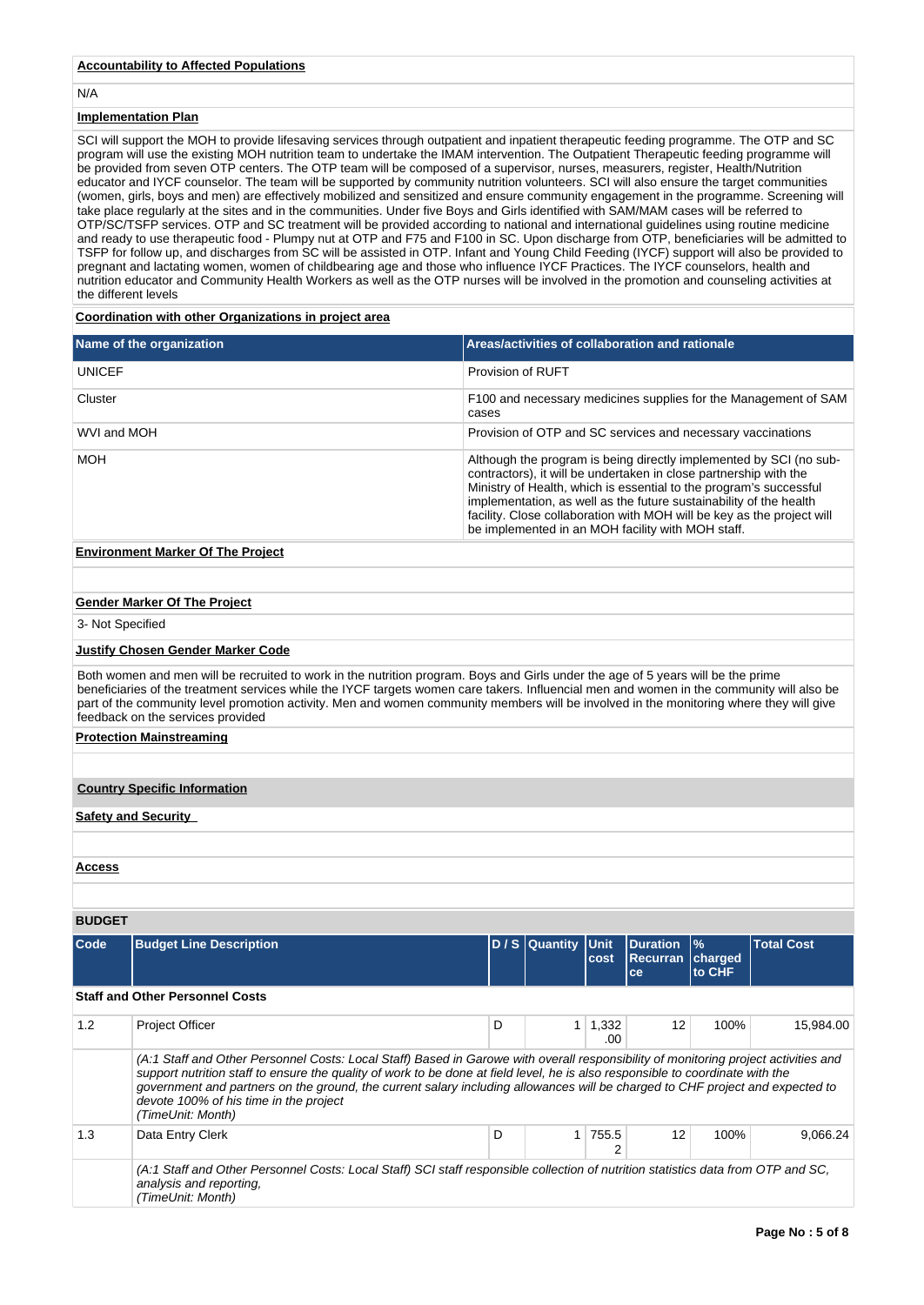| 1.4  | <b>Hygiene Promoter</b>                                                                                                                                                                                                                                                                                                                                                                                                                              | D |                | 1 755.5                | 12           | 100% | 9,066.24  |
|------|------------------------------------------------------------------------------------------------------------------------------------------------------------------------------------------------------------------------------------------------------------------------------------------------------------------------------------------------------------------------------------------------------------------------------------------------------|---|----------------|------------------------|--------------|------|-----------|
|      | (A:1 Staff and Other Personnel Costs: Local Staff) This person will coordinate WASH intervention including hygiene promotion in<br>nutrition programme, he/she will ensure CNV are trained on hygine promotion and follow-up daily work. CHF will contribute 100%<br>(TimeUnit: Month)                                                                                                                                                               |   |                |                        |              |      |           |
| 1.5  | Other Local Staff                                                                                                                                                                                                                                                                                                                                                                                                                                    | D | 1 <sup>1</sup> | 35,99<br>8.56          | $\mathbf{1}$ | 100% | 35,998.56 |
|      | (A:1 Staff and Other Personnel Costs: Local Staff) See BOQ attached (TimeUnit: Lumpsum)                                                                                                                                                                                                                                                                                                                                                              |   |                |                        |              |      |           |
| 1.1  | <b>Awards Director</b>                                                                                                                                                                                                                                                                                                                                                                                                                               | D |                | $1 \mid 1,780$<br>.20  | 12           | 30%  | 6,485.62  |
|      | (A:1 Staff and Other Personnel Costs: International Staff) The awards director will be responsible for providing direction to the<br>awards team. Awards will be responsible for conducting audits, ensuring the donor regulations are adhered. The unit costs<br>includes the salary costs only. The unit costs is \$1780 which is (\$8,901*20%) CHF will contribute 30% of this over the life of the<br>project. (TimeUnit: Month)                 |   |                |                        |              |      |           |
|      | <b>Section Total</b>                                                                                                                                                                                                                                                                                                                                                                                                                                 |   |                |                        |              |      | 76,600.66 |
|      | Supplies, Commodities, Materials                                                                                                                                                                                                                                                                                                                                                                                                                     |   |                |                        |              |      |           |
| 2.1  | 2.1.1 Nutrition Medical Drugs                                                                                                                                                                                                                                                                                                                                                                                                                        | D | 1 <sup>1</sup> | 23,06<br>4.00          | $\mathbf{1}$ | 100% | 23,064.00 |
|      | This is the cost of puchaseing drugs which will be used for beneficiaries with severe acute malnutrition. See breakdown attached<br>(TimeUnit: Lumpsum)                                                                                                                                                                                                                                                                                              |   |                |                        |              |      |           |
| 2.2  | 2.1.2 IMAM training for Nutrition (OTP and SC) staff                                                                                                                                                                                                                                                                                                                                                                                                 | D |                | $1 \mid 4,977$<br>.00. | $\mathbf{1}$ | 100% | 4.977.00  |
|      | This is the cost of training the 30 participants for 5days both SC staff and OTP staff on IMAM. Breakdown attached (TimeUnit:<br>Lumpsum)                                                                                                                                                                                                                                                                                                            |   |                |                        |              |      |           |
| 2.3  | 2.1.3 IMAM training (screening and active case finding) for<br>CNV staff                                                                                                                                                                                                                                                                                                                                                                             | D | $\mathbf{1}$   | 3,562<br>.00           | $\mathbf{1}$ | 100% | 3,562.00  |
|      | This the cost of training CNV staff on screening and active case finding. The participants are 20 and the training will be<br>conducted for 5 days (TimeUnit: Lumpsum)                                                                                                                                                                                                                                                                               |   |                |                        |              |      |           |
| 2.4  | 2.1.4 IYCF and Hygien Promotion training training for Nutrition<br>(IYCF, OTP and SC) staff                                                                                                                                                                                                                                                                                                                                                          | D |                | $1 \mid 4,477$<br>.00  | $\mathbf{1}$ | 100% | 4,477.00  |
|      | This is the costs of training 30 participants for 5 days on hygiene promotion and IYCF (TimeUnit: Lumpsum)                                                                                                                                                                                                                                                                                                                                           |   |                |                        |              |      |           |
| 2.5  | 2.1.5 IYCF training for CNV and Support mother groups staff                                                                                                                                                                                                                                                                                                                                                                                          | D | 1              | 10,61<br>7.00          | $\mathbf{1}$ | 100% | 10,617.00 |
|      | This is the costs of training 30 participants(CNV and mother support groups) for 5 days on IYCF. BOQ attached (TimeUnit:<br>Lumpsum)                                                                                                                                                                                                                                                                                                                 |   |                |                        |              |      |           |
| 2.6  | 2.1.6 Hospital Bed with mattress                                                                                                                                                                                                                                                                                                                                                                                                                     | D |                | 6   600.0<br>0         | $\mathbf{1}$ | 100% | 3,600.00  |
|      | This is the cost of purchasing 6 beds together with a mattress at @ \$600 each. (TimeUnit: Lumpsum)                                                                                                                                                                                                                                                                                                                                                  |   |                |                        |              |      |           |
| 2.7  | 2.1.7 Construction of three rooms (5X5 m)                                                                                                                                                                                                                                                                                                                                                                                                            | D | 1 <sup>1</sup> | 43,02<br>8.62          | $\mathbf{1}$ | 100% | 43,028.62 |
|      | Cost of Construction of rooms for treatment of SAM with medical complication and equipping with the necessary supplies. See<br>BOQ for breakdown of costs. (TimeUnit: Lumpsum)                                                                                                                                                                                                                                                                       |   |                |                        |              |      |           |
| 2.8  | 2.1.8 Freight Costs                                                                                                                                                                                                                                                                                                                                                                                                                                  | D | 1150           | 6.00                   | 1            | 100% | 6,900.00  |
|      | This is the cost of transporting medical drugs from Nairobi to Bossaso. We have a framework agreement with Circle logistics and<br>they charge us \$6 per KG for any weight between 1000-1300. We anticipate the weight will fall within this range with an average<br>of 1150Kg. Please note this is an estimate at this point based on the list of drugs. (TimeUnit: Lumpsum)                                                                      |   |                |                        |              |      |           |
| 2.9  | 2.1.9 Vehicle hire for supervision, meetings, etc at field level                                                                                                                                                                                                                                                                                                                                                                                     | D |                | 12 1,600<br>.00        | 1            | 75%  | 14,400.00 |
|      | This is the cost of renting a vehicle to be used for transporting staff to the project site, during meeting, trainings and the<br>monitoring visits. The cost of hiring the vehicle is \$1600 per month which CHF will contribute 75%. (TimeUnit: Month)                                                                                                                                                                                             |   |                |                        |              |      |           |
| 2.10 | 2.1.10 Supervisor MOH                                                                                                                                                                                                                                                                                                                                                                                                                                | D | 1              | 500.0<br>0             | 12           | 100% | 6,000.00  |
|      | (A:1 Staff and Other Personnel Costs: Local Staff) incentive (equivalent to EPHS standard of MOH staff) of one supervisor Based<br>in Garowe will be paid from this grant, the supervisor is in charge in OTP daily activities, provide technical support to Stabilization<br>center, and ensure coordination/integration of SCI nutrition nutrition supported programmes with MOH quality of work. CHF will<br>contribute 100%<br>(TimeUnit: Month) |   |                |                        |              |      |           |
| 2.11 | 2.1.11 Stabilizatin Center nurse (2) - MOH                                                                                                                                                                                                                                                                                                                                                                                                           | D |                | 2 400.0<br>0           | 12           | 100% | 9,600.00  |
|      | (A:1 Staff and Other Personnel Costs: Local Staff) Qualified nurses working in Stabilization Center working in three shifts in 24<br>hours, the cost/salary (equivalent to current) of nurses will be covered from CHF grant. CHF will contribute 100%<br>(TimeUnit: Month)                                                                                                                                                                          |   |                |                        |              |      |           |
| 2.12 | 2.1.12 Nutrition Assistants SC(4) - MOH                                                                                                                                                                                                                                                                                                                                                                                                              | D | 4              | 300.0<br>0             | 12           | 100% | 14,400.00 |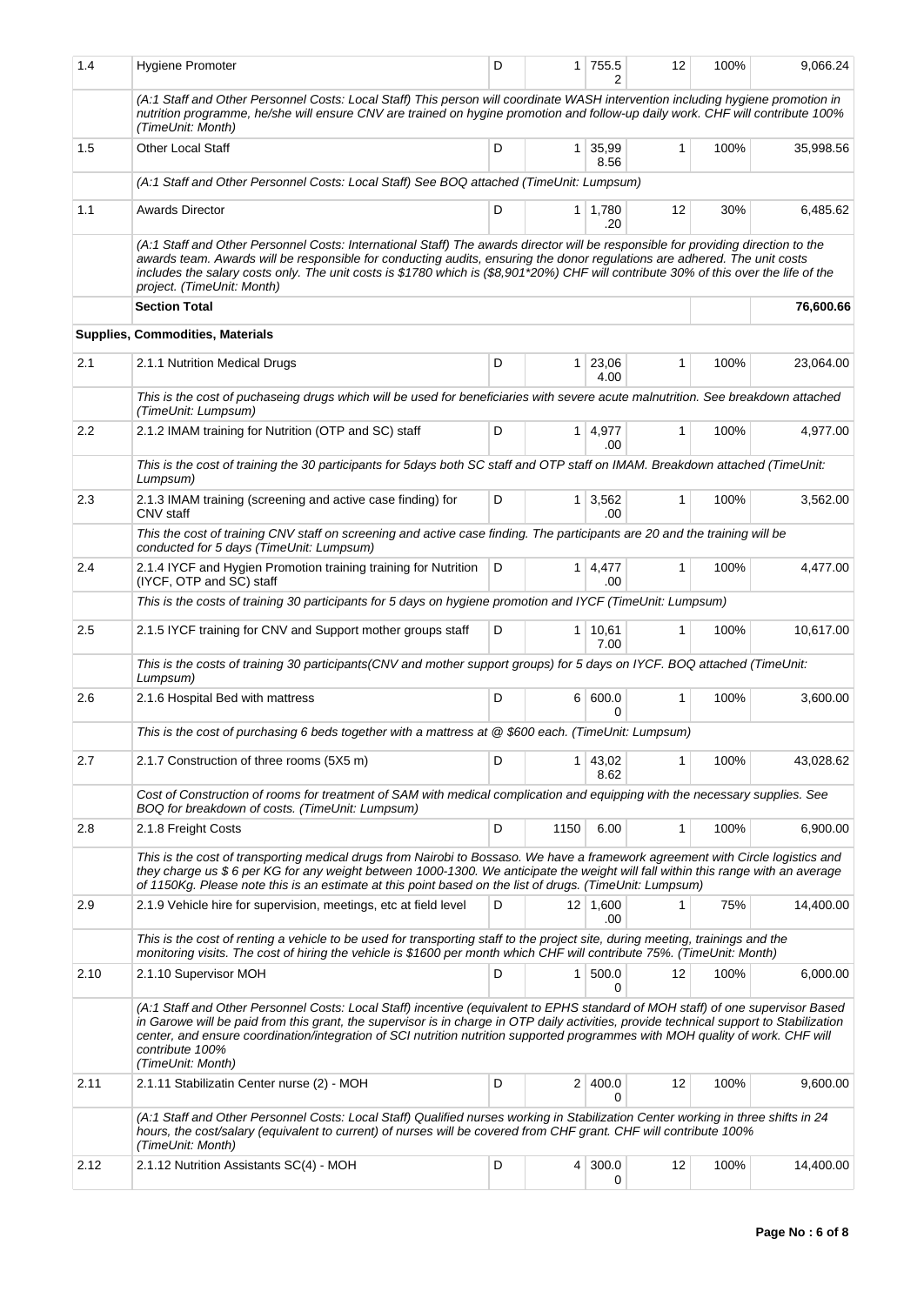|                  | (A:1 Staff and Other Personnel Costs: Local Staff) will handly daily work of nutrition support including provision of supplies (F100,<br>F75, PPN, drugs). CHF will contribute 100%<br>(TimeUnit: Month)                                                                                                                                                                                                                                                                                                                                                             |   |                |                          |    |      |            |
|------------------|----------------------------------------------------------------------------------------------------------------------------------------------------------------------------------------------------------------------------------------------------------------------------------------------------------------------------------------------------------------------------------------------------------------------------------------------------------------------------------------------------------------------------------------------------------------------|---|----------------|--------------------------|----|------|------------|
| 2.13             | 2.1.13 IYCF councellor - MOH                                                                                                                                                                                                                                                                                                                                                                                                                                                                                                                                         | D | $\mathbf{1}$   | 300.0<br>0               | 12 | 100% | 3,600.00   |
|                  | (A:1 Staff and Other Personnel Costs: Local Staff) Inprove Infant and Young Child feeding practices at Community level, and<br>closely work with Mother Suport Group. CHF will contribute 100%<br>(TimeUnit: Month)                                                                                                                                                                                                                                                                                                                                                  |   |                |                          |    |      |            |
| 2.14             | 2.1.14 OTP Nurses(2) MOH                                                                                                                                                                                                                                                                                                                                                                                                                                                                                                                                             | D |                | 2 400.0                  | 12 | 100% | 9,600.00   |
|                  | (A:1 Staff and Other Personnel Costs: Local Staff) Qualified nurses will be supported in OTP daily work for treatment and medical<br>check of SAM cases, the cost/incentive (equivalent to current) of nurses will be covered from CHF grant. CHf will contribute 100%<br>(TimeUnit: Month)                                                                                                                                                                                                                                                                          |   |                |                          |    |      |            |
| 2.15             | 2.1.15 Community Mobilizers OTP - MOH                                                                                                                                                                                                                                                                                                                                                                                                                                                                                                                                | D | $\mathbf{1}$   | 200.0<br>0               | 12 | 100% | 2,400.00   |
|                  | (A:1 Staff and Other Personnel Costs: Local Staff) MOH sttaff responsible for community mobilization and supervision of<br>Community Nutrition Volunteers. CHF will contribute 100%<br>(TimeUnit: Month)                                                                                                                                                                                                                                                                                                                                                             |   |                |                          |    |      |            |
| 2.16             | 2.1.16 Security - SPU incentives Bosaso                                                                                                                                                                                                                                                                                                                                                                                                                                                                                                                              | D |                | 10 210.0<br><sup>0</sup> | 12 | 40%  | 10,080.00  |
|                  | This is the cost of hiring SPU to ensure the effective and smooth implementation of the projects and field visits, supervision. The<br>unit costs is \$105(210*50%) which CHF will contribute 80%. (TimeUnit: Month)                                                                                                                                                                                                                                                                                                                                                 |   |                |                          |    |      |            |
| 2.17             | 2.1.17 Nutrition Assistants OTP - MOH                                                                                                                                                                                                                                                                                                                                                                                                                                                                                                                                | D |                | $2 \mid 300.0$<br>0      | 12 | 100% | 7.200.00   |
|                  | Qualified nurses will be supported in OTP and TSFP, and three nurses in Stabilization Center working in three shifts in 24 hours,<br>the cost/salary (equivalent to current) of nurses will be covered from CHF grant 100%                                                                                                                                                                                                                                                                                                                                           |   |                |                          |    |      |            |
| 2.18             | 2.1.18 IYCF Councellors OTP (1) - MOH                                                                                                                                                                                                                                                                                                                                                                                                                                                                                                                                | D | 1 <sup>1</sup> | 300.0<br>U               | 12 | 100% | 3,600.00   |
|                  | Improve Infant and Young Child feeding practices at Community level, and closely work with Mother Suport Group. CHF will<br>contribute 100%                                                                                                                                                                                                                                                                                                                                                                                                                          |   |                |                          |    |      |            |
| 2.19             | 2.1.19 Registrars - MOH                                                                                                                                                                                                                                                                                                                                                                                                                                                                                                                                              | D | $\mathbf{1}$   | 300.0<br>0               | 12 | 100% | 3,600.00   |
|                  | Daily registration of nutrition records including register books and OTP cards. CHF will contribute 100%                                                                                                                                                                                                                                                                                                                                                                                                                                                             |   |                |                          |    |      |            |
|                  | <b>Section Total</b>                                                                                                                                                                                                                                                                                                                                                                                                                                                                                                                                                 |   |                |                          |    |      | 184,705.62 |
| <b>Equipment</b> |                                                                                                                                                                                                                                                                                                                                                                                                                                                                                                                                                                      |   |                |                          |    |      |            |
| 3.1              | 3.1.1 Laptop for the Project Officer                                                                                                                                                                                                                                                                                                                                                                                                                                                                                                                                 | D | 1              | 1,200<br>.00             | 1  | 100% | 1,200.00   |
|                  | This is the cost of replacing the laptop for the project officer. The unit costs will be \$ 1,200 based on what we have spent in the<br>past. The project officer will use this laptop in completing his monthly reports, doing write -ups for the daily supervision visits,<br>storing data collected on the beneficiaries and the compilation of the donor report. (TimeUnit: Lumpsum)                                                                                                                                                                             |   |                |                          |    |      |            |
|                  | <b>Section Total</b>                                                                                                                                                                                                                                                                                                                                                                                                                                                                                                                                                 |   |                |                          |    |      | 1,200.00   |
| <b>Travel</b>    |                                                                                                                                                                                                                                                                                                                                                                                                                                                                                                                                                                      |   |                |                          |    |      |            |
| 5.1              | 5.1.1 Staff Travel Costs - Perdiem, Flights and Accomodation                                                                                                                                                                                                                                                                                                                                                                                                                                                                                                         | D |                | $1 \mid 7,150$<br>.00    | 1  | 100% | 7,150.00   |
|                  | This is the cost of travel for the Nutrition technical advisor, Program manager and the deputy project manager during the<br>monitoring visits and supervision of the project activities. The Nutrition Manager and the deputy manager will be providing<br>technical support to the project officer. They will be attending the quarter project review meetings and taking part in the trainings.<br>The nutrition technical specialist will attending the review meetings and provide technical input in this project. The BOQ is<br>attached. (TimeUnit: Lumpsum) |   |                |                          |    |      |            |
|                  | <b>Section Total</b>                                                                                                                                                                                                                                                                                                                                                                                                                                                                                                                                                 |   |                |                          |    |      | 7,150.00   |
|                  | <b>General Operating and Other Direct Costs</b>                                                                                                                                                                                                                                                                                                                                                                                                                                                                                                                      |   |                |                          |    |      |            |
| 7.1              | 7.1.1 Office Rent                                                                                                                                                                                                                                                                                                                                                                                                                                                                                                                                                    | D | 1              | 4,750<br>.00             | 12 | 7%   | 3,990.00   |
|                  | This is the cost of Office rent for Puntland office. The monthly rent charged to CHF is \$950(4750*20%) of which CHF will<br>contribute 35% of this. The unit cost is based on the lease agreement we have with the landlord. (TimeUnit: Month)                                                                                                                                                                                                                                                                                                                      |   |                |                          |    |      |            |
| 7.2              | 7.1.2 Utilities (Water-\$100 and Electricity-\$150)                                                                                                                                                                                                                                                                                                                                                                                                                                                                                                                  | D | 1              | 250.0<br>0               | 12 | 100% | 3,000.00   |
|                  | This is the cost of utilities for PL office which includes \$150 for electricity and \$100 for water which CHF will contribute 100%. The<br>unit cost is based on the average cost we pay per month. (TimeUnit: Month)                                                                                                                                                                                                                                                                                                                                               |   |                |                          |    |      |            |
| 7.3              | 7.1.3 Contribution to Bank Charges                                                                                                                                                                                                                                                                                                                                                                                                                                                                                                                                   | D | 1 <sup>1</sup> | 3,000<br>.00             | 1  | 100% | 3,000.00   |